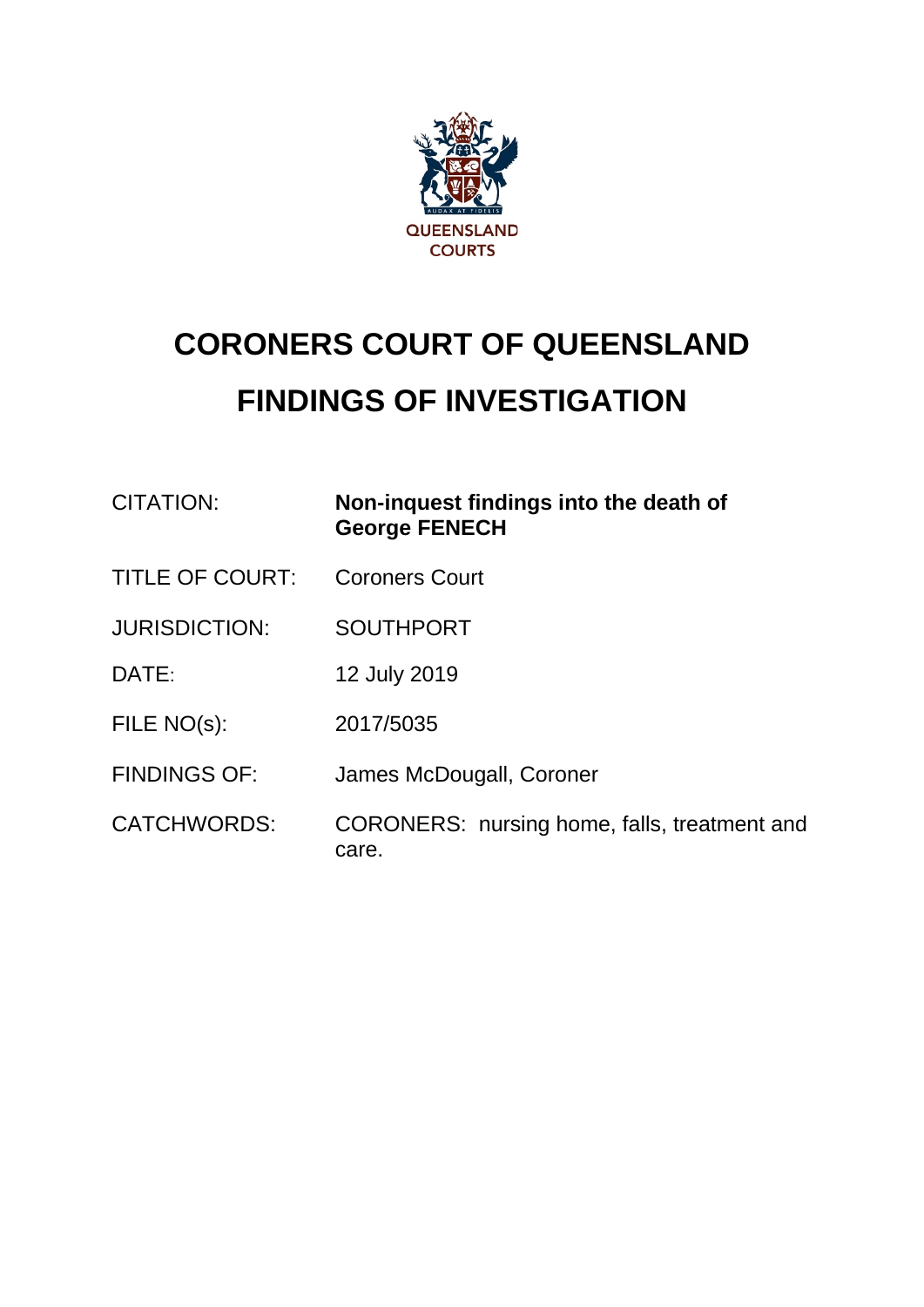## **Table of Contents**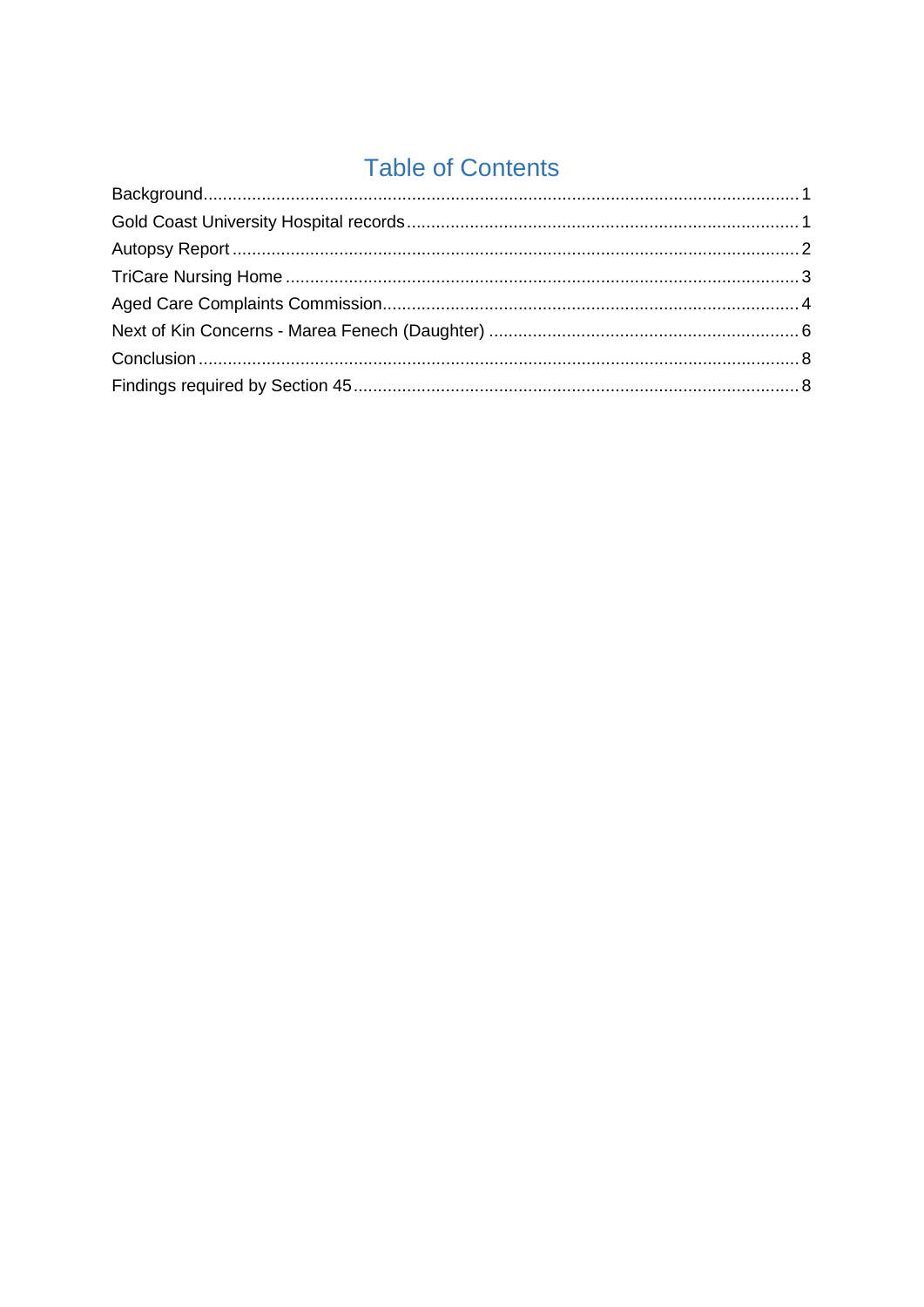### <span id="page-2-0"></span>**Background**

George Fenech was 89 years old. He lived at the TriCare Nursing Home at 71 Brighton Street Biggera Waters. His past medical history included atrial fibrillation for which he took Warfarin, chronic kidney disease, congestive heart failure – ejection fraction 44% February 2014 and cardiomyopathy. Mr Fenech had an abnormal gait (including ataxia and spastic gait) and had difficulty walking. Additionally, he was unable to grip well with his hands.

At 2:10am on 9 November 2017, a carer working at the nursing home alerted the Registered Nurse (RN) that Mr Fenech was unwell and unable to mobilise. He was leaning to the left side, was pale and had slurred speech. On review by the RN, Mr Fenech was sitting in a commode chair slumping to the left side and was incontinent of urine.

At 2:45am the carer again alerted the RN that Mr Fenech was found on the floor wedged under the bed by the wardrobe and had a large head laceration, as well as several smaller ones. An ambulance was called and it was noted that Glasgow Coma Scale (GCS) was fluctuating around 10-12, head wound bleeding which was stabilised and he was subsequently transferred to hospital.

At 5:15am on 9 November 2017 Mr Fenech was taken to the Emergency Department of the Gold Coast University Hospital (GCUH) by the Queensland Ambulance Service (QAS) from the TriCare Nursing Home. Mr Fenech had an unwitnessed fall and sustained a head laceration with suspected arterial bleed. At the time Mr Fenech was not on anticoagulation therapy.

During handover, the nursing home reported declining GCS levels over the last days, unknown at what levels of GCS the patient was when he was found at approximately 3am on the floor with a bleeding head laceration and epistaxis. It was estimated that there was approximately 100ml of blood on the floor of the nursing home.

Dr Hyunjen Kim treated Mr Fenech for a fracture to the C1 and C2 vertebrae as well as a minor laceration to his head. Mr Fenech was found deceased at 9:00pm on 11 November 2017. At 3:30am on 12 November 2017, police were notified and subsequently commenced inquiries on behalf of the coroner.

#### <span id="page-2-1"></span>**Gold Coast University Hospital records**

At 4:48pm Dr SB, Emergency Department Consultant noted that Mr Fenech had become less responsive in the last 1-2 hour window and reported - pearl, winces to eyes being opened or abdo palpation. At this time it was indicated from consulting with Ms Marea Fenech that her father had been 'ready to die' for months and had previously asked his daughter Marea for some pills so he could demise. It was noted that he had been declining steadily following a fall which decreased his mobility, appetite and strength.

At 7:02pm Dr SG, Neurosurgical PHO reviewed Mr Fenech and noted that Mr Fenech required an MRI, but that he was not suitable for general anesthetic. This was discussed with the family who were happy to trial a soft collar and optimise medical management but that Mr Fenech was not for resuscitation.

Following these reviews, Dr ND consulted with Dr SB and Dr G and reviewed the CT results. The results showed a partial subluxation of the lateral mass C1 on C2 which was more likely to represent an acute injury rather than chronic as no significant degenerative changes were present at the site.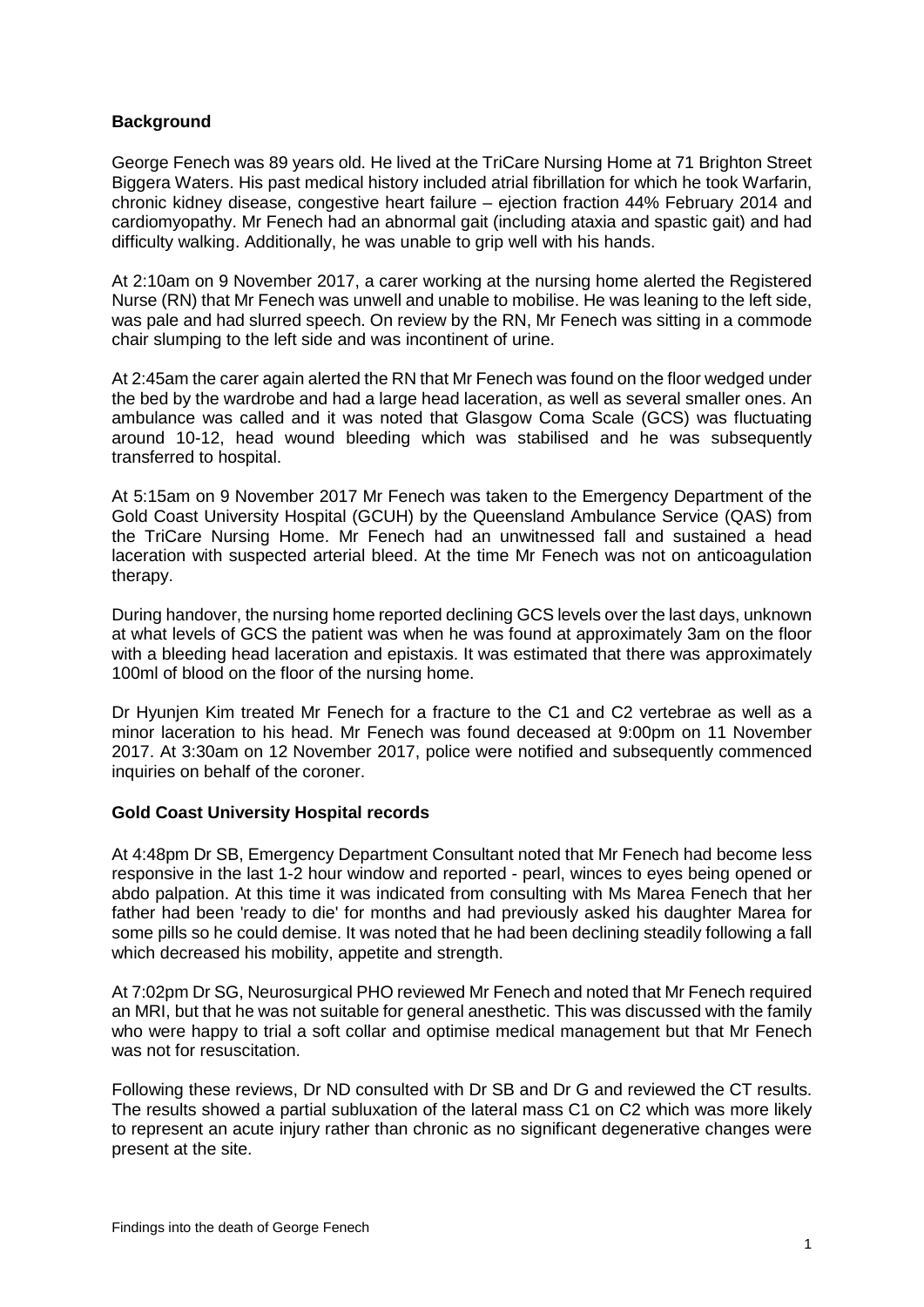Dr ND noted a Grade 1 anterolisthesis of C7/T1 with no thickening of the prevertebral tissues which he considered to be chronic. There was also soft tissue contusion haematoma noted overlying the right temporal region. Dr ND also confirms in his medical note that an Adult Resuscitation Plan (ARP) was completed. At 11:21am on 10 November 2017, Mr Fenech was referred to palliative care. While in the ward Mr Fenech's state of consciousness fluctuated and following discussion with the family, it was accepted that he was not for resuscitation. He continued to deteriorate and the care of dying pathway was instituted. On 11 November 2017 at around 9:00pm he was found unresponsive and pronounced deceased.

#### <span id="page-3-0"></span>**Autopsy Report**

On 13 November 2017 an external post-mortem examination was conducted by Senior Forensic Pathologist, Dr Alex Olumbe. Dr Olumbe reviewed the medical records from the GCUH as part of his examination of the cause of death.

Mr Fenech showed signs of recent injuring including:

- a laceration on the right forehead measuring 30mm x 5mm with a purple bruise measuring 80mm x 35mm.
- a dark brown bruise on the medial aspect of the distal right leg measuring 120mm x 60mm.
- a pale red bruise on the medial aspect of the knee which measured 25mm and 35mm across respectively.
- a red and purple bruise on the front of the middle section of the left leg measuring 50mm x 40mm surrounded by an area of yellowish discolouration due to the application of antiseptic ointment.
- a red bruise on the lateral aspect of the entire left leg.
- a minor scattered bruising on the lower limbs on the right thigh of varying dimensions.
- a red bruise on the distal aspect of the back of the right forearm measuring 30mm x 25mm.
- a red bruise on the lateral aspect of the right shoulder measuring 60mm x 45mm.
	- o there are diffuse areas of red bruises (so called senile purpurae) on the back of the hands and almost the entire back of the forearms.

The examination found that Mr Fenech had a longstanding cardiomyopathy, atrial fibrillation with right ventricular regurgitation with a few rounds of ventricular tachycardia. On admission Mr Fenech had an episode of hypertension.

A CT scan (ante mortem and post-mortem) showed partial subluxation of the lateral mass of C1 and C2 (upper section of cervical spine), which possibly represented an acute injury although it could have been a pre-existing injury due to absence of associated haemorrhage.

An MRI was not conducted at the time of admission as Mr Fenech could not sustain a general anesthesia. There were other chronic degenerative changes in the spinal column and soft tissue haematoma overlying the right temporal region of the scalp.

A review of the post-mortem CT scans (by consultant specialist radiologist) showed a collection of fluid in the chest cavity (pleural effusion) and congested/oedematous lungs, otherwise known as congestive heart failure on the background of cardiomyopathy (enlarged and dilated heart) and calcification of the coronary arteries i.e. coronary atherosclerosis.

Therefore, he developed terminal congestive heart failure due to an ischaemic cardiomyopathy as a consequence of coronary artery atherosclerosis. He had previously been treated for congestive heart failure. The finding of the neck injury (subluxation of C1 and C2)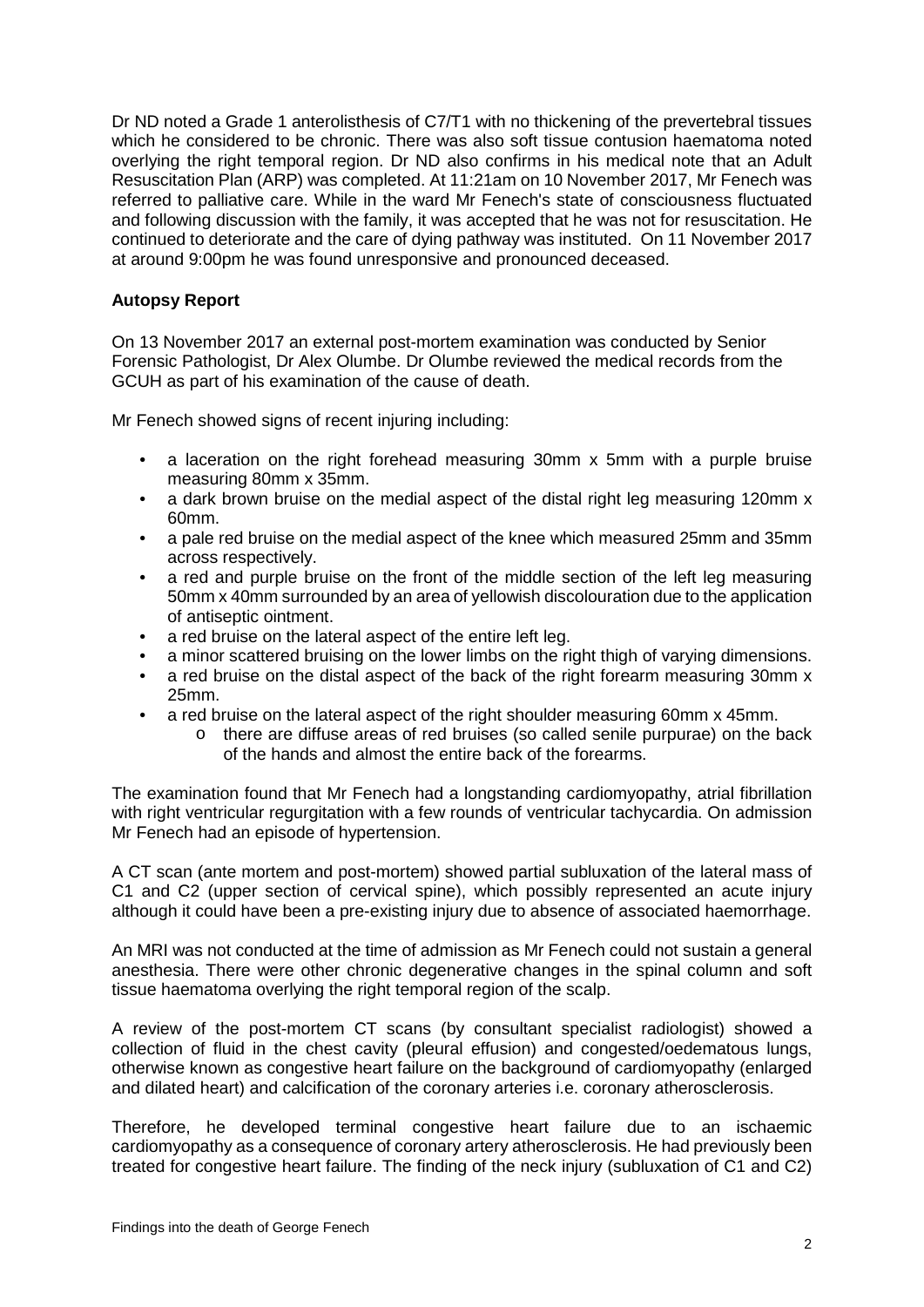<span id="page-4-0"></span>and atrial fibrillation (clinical) could have contributed to his death.

#### **TriCare Nursing Home**

Mr Fenech was a palliative care resident at the TriCare Nursing Home from 21 December 2016 until his death.

Medical records maintained by TriCare identified that Mr Fenech had fallen, namely:

At 2:20am on 19 August 2017, Mr Fenech was heard calling out from his room and was found sitting on the floor. Mr Fenech had five skin tears on his head measuring approximately 1.5 x 1.5 in length. He was unable to stand up from the floor and a sling machine was used to transfer him to his bed. Mr Fenech was transferred to the Pindara Private Hospital at 3:20am.

At 5:00pm on 23 August 2017 Mr Fenech returned to the nursing home from his hospital visit at Pindara. On 24 August 2017 he was attended by the doctor who noted in the medical records that there was a scalp laceration with no intracranial haemorrhage or fractures. It was also noted that Targin 15/7.5 was ceased in hospital and not to be recommenced and instead to be prescribed Endone PRN.

On 14 September 2017, the doctor again reviewed Mr Fenech and noted that the left forehead lesion had not improved and recommended continued monitoring for the next few weeks.

The outcome recorded that staff were to ensure that only the top two bed rails were up while Mr Fenech was in bed. Further, that staff were to answer the bell promptly and ensure the bed height was at George's knee height at all times.

At 4:00pm on 22 September 2017, it was reported that Mr Fenech had a fall on 19 September 2017 whilst at Pindara, resulting in a skin tear to the right lower arm. Wound chart was commenced and the incident register completed.

On 17 October 2017 Ms Fenech contacted the nursing home to advise her father sent her a text message and was upset. Staff followed up with Mr Fenech who said that he slid out of his chair onto the floor the night before and was picked up by two staff members and helped into bed. It was noted that no record had been made of the fall.

At 2:45am on 9 November 2017, Mr Fenech had fallen in his room. This incident resulted in his admission to the GCUH and subsequent death.

The medical records also indicate that Mr Fenech was suffering from shortness of breath on numerous occasions, often after physical exertion such as going to the toilet.

On 14 September 2017, Mr Fenech was sent to Pindara as a result of chest pain, radiating to the left shoulder and wheeziness. He returned to the nursing home on 19 September 2017 and was again seen by the doctor on 21 September 2017 who noted that Mr Fenech had been diagnosed at hospital with crush fractures.

The next of kin, Ms Marea Fenech raised a number of issues, in particular relating to the lack of communication by TriCare to advise her of her father's deterioration in the days prior to his death. Ms Fenech noted that staff told her, her father had been unwell for the past few days prior to his unwitnessed fall on 9 November 2017.

A review of the medical records maintained by TriCare show that the last communication between TriCare and Ms Fenech was on 5 November 2017 when Mr Fenech had accidently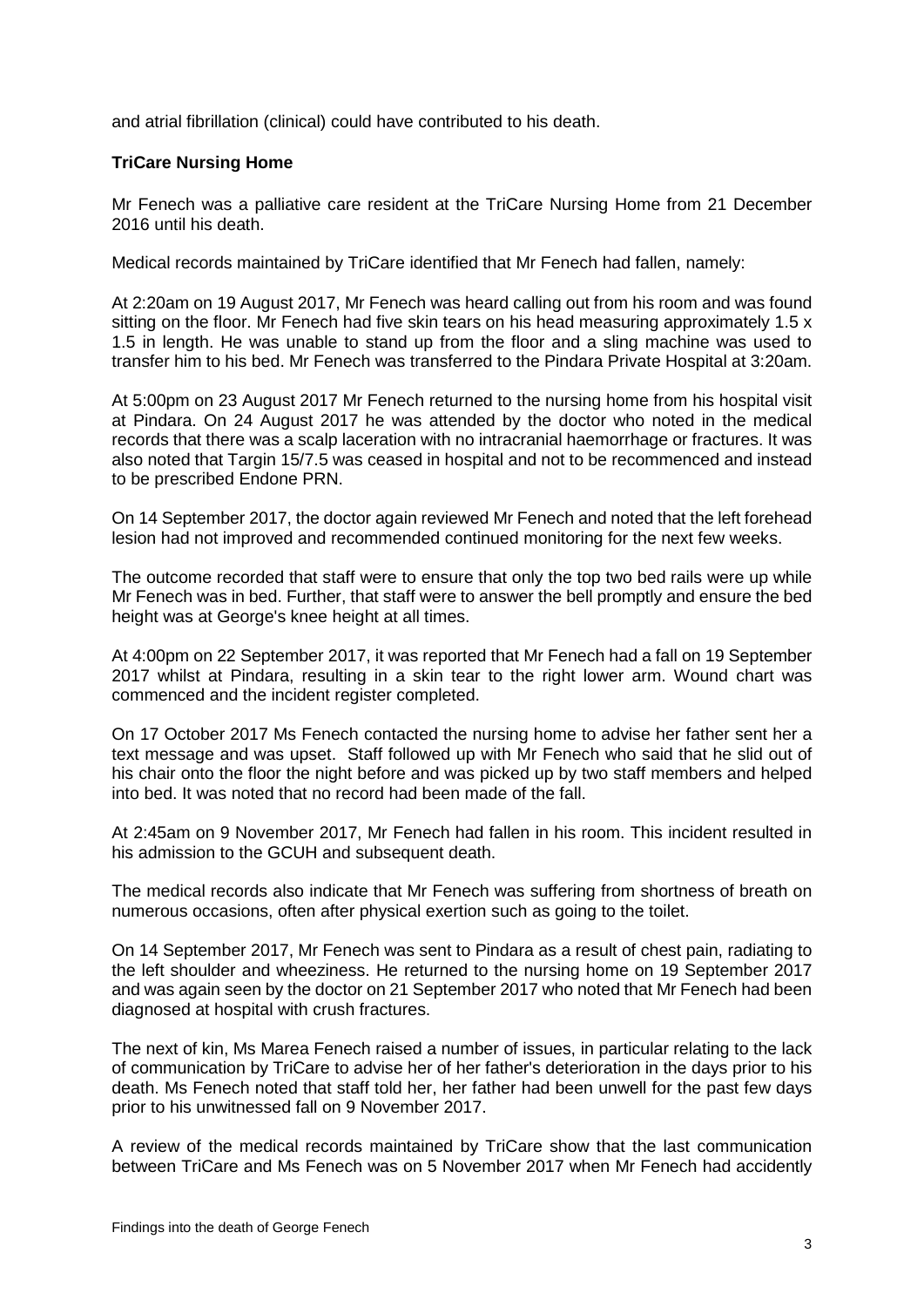called his daughter's phone at 3am.

Medical records show that from 7 November 2017, Mr Fenech had a significant decline in health as he was short of breath, unable to get comfort using an inhaler, was unsettled and was constantly needing to go to the toilet. This increased on 8 November when he required toileting every hour and was incontinent and further on 9 November when he was unable to mobilise and had slurred speech.

#### <span id="page-5-0"></span>**Aged Care Complaints Commission**

On 11 December 2017 the Aged Care Complaints Commission (ACCC) received a complaint from Ms Marea Fenech about the care provided by TriCare to her father. The ACCC identified that there had been 6 contacts to the Complaints Commissioner in relation to TriCare since January 2016, with four complaints, including that of Ms Fenech. The complaints revealed similar themes in relation to falls resulting in severe injuries, consultation and communication, clinical assessment and health and personal care.

Ms Fenech raised five issues, namely:

- 1. TriCare did not take sufficient preventative measures or utilise agreed strategies in Mr Fenech's care plan to prevent him from falling on 9 November 2017 around 3:30am. In particular, the service failed to consistently ensure that his bedrails were in place.
- 2. TriCare did not inform Ms Fenech (who was the enduring power of attorney) when his health deteriorated prior to his fall on 9 November 2017.
- 3. Consistently when Mr Fenech called for help to go to the bathroom using his bell, staff would answer it but then walk away without providing immediate assistance. Instead they would return to assist him between 10-30 minutes later.
- 4. TriCare staff did not investigate, escalate, or respond to Mr Fenech's health, in particular:
	- a. Prior to his fall on 9 November 2017 when he became agitated, disorientated and his need to urinate frequently increased.
	- b. On 25 November 2016 his legs were swollen from his feet to his knee, they were red and hot to touch. Staff delayed and only called a doctor following the family's persistent requests.
- 5. On at least two occasions Mr Fenech's prescribed medications were not able to be commenced in a timely manner. Ms Fenech had to intervene and fill the prescriptions for them to be available.

In relation to issue 1, the Complaints Commission found that TriCare did not adequately ensure Mr Fenech had adequate falls risk strategies in place, considering his propensity to self-mobilise. There were gaps in relation to call bell use and sensor alarm such as:

- Mr Fenech was known by the service to self-mobilise, despite his physical limitations and due to his heightened anxiety which was related to his fear of being incontinent.
- Despite being considered able to ask for help. Mr Fenech would often not use his call bell to seek assistance. His need to use the toilet urgently often resulted in his impulsive behaviour to get out of bed by himself, and thus increased his risk of falling.
- The call bell and sensor alarms were not activated when Mr Fenech got out of bed by himself. The service cannot explain why the sensor beam was not activated by Mr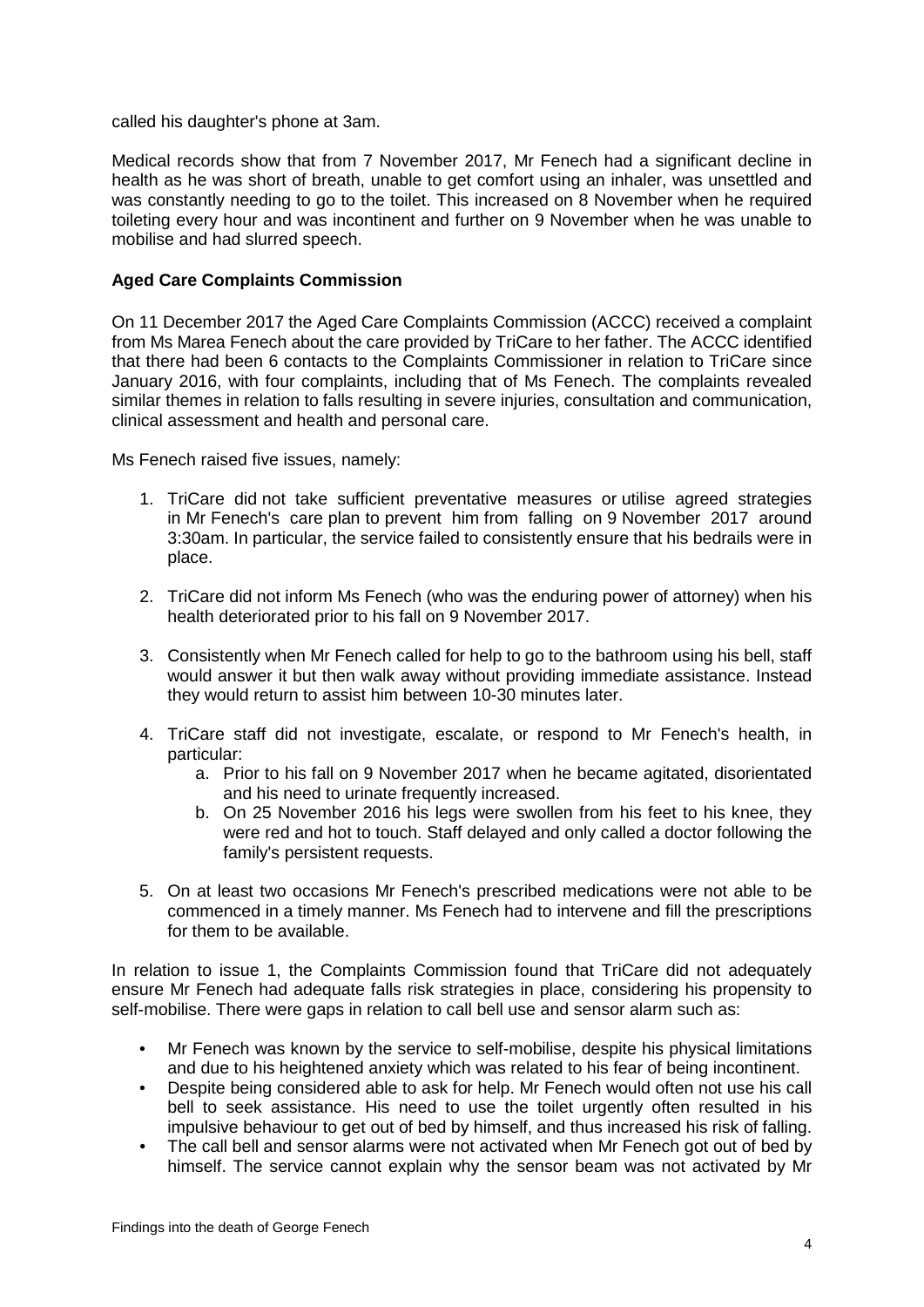Fenech's physical movements in his room in the early hours of 9 November 2017.

The Complaints Commission reviewed the information provided by TriCare which showed that Mr Fenech's care plan identified him as being a high falls risk resident. Whilst the family had requested the top two rails of the bed to be left up, there was no restraint authority given by the family to allow for all four bed rails up thereby restraining Mr Fenech, neither was he assessed for restraint. TriCare was also unable to determine whether Mr Fenech had utilised his call bell at the time of his fall on 9 November 2017 due to renovations at the facility, which disabled the ability to audit the call bell records during the same period.

To improve this aspect of the complaint, TriCare has:

- Provided training to staff;
- Systems enhancements;
- Creating a falls risk committee consisting of clinical care staff, physiotherapists, occupational therapists and personal care attendant staff who meet monthly to review the policy and injury prevention strategies:
- Sensor alarms have been replaced with bed and chair assist alarms which monitor those residents at high risk of falling;
- The new bed and chair assist alarms are plugged into the nurse call system and cannot be turned off and will alert on every occasion it is activated;
- The alarm system can be audited at any point for the number of times alerts occur and the time taken to respond. A recent audit indicated a response time of 2 minutes; and
- RN's and EN's progressively auditing and updating resident care plans to reflect falls risk strategies.

In relation to issue 2, the Complaints Commission found that TriCare did not contact Ms Fenech about her father's change in health status during the time period 5-9 November 2017. To improve this aspect of the complaint, TriCare has provided education and training to clinical staff in relation to the importance of follow up with family members as incidents occur and when the health status of a resident changes.

In relation to issue 3, the Complaints Commission found it was likely that Mr Fenech experienced multiple occasions where he was made to wait for assistance, specifically in relation to his toileting care needs which resulted in his subsequent self-mobilising behaviours. TriCare records indicate that whilst Mr Fenech did use his call bell for assistance he would often resort to self-mobilising to a commode chair. The records are also deficient in documenting active monitoring of Mr Fenech's toileting needs during the period he was unwell. It was found that a greater level of assistance and supervision should have been provided during the period of rapid decline in the period 5-9 November 2017.

To improve this aspect of the complaint, TriCare replaced all older call bell systems and provided education to increase staff awareness and responsiveness to call bell activity, now averaging response times of 2 minutes. Further, that staff would prioritise the most urgent needs of residents.

In relation to issue 4(a), the Complaints Commission found that TriCare failed to investigate, escalate or respond to Mr Fenech's altered health status in a reasonable manner in accordance with the standard expected. TriCare was unable to provide the Complaints Commission with documentation demonstrating regular observations were undertaken until the night preceding Mr Fenech's fall there is also no record that he was referred for clinical assessment or that medical intervention was sought prior to his fall on 9 November 2017.

In relation to issue 4(b), the Complaints Commission could not determine that TriCare had delayed medical treatment for Mr Fenech's celluitis legs in November 2016, but they did find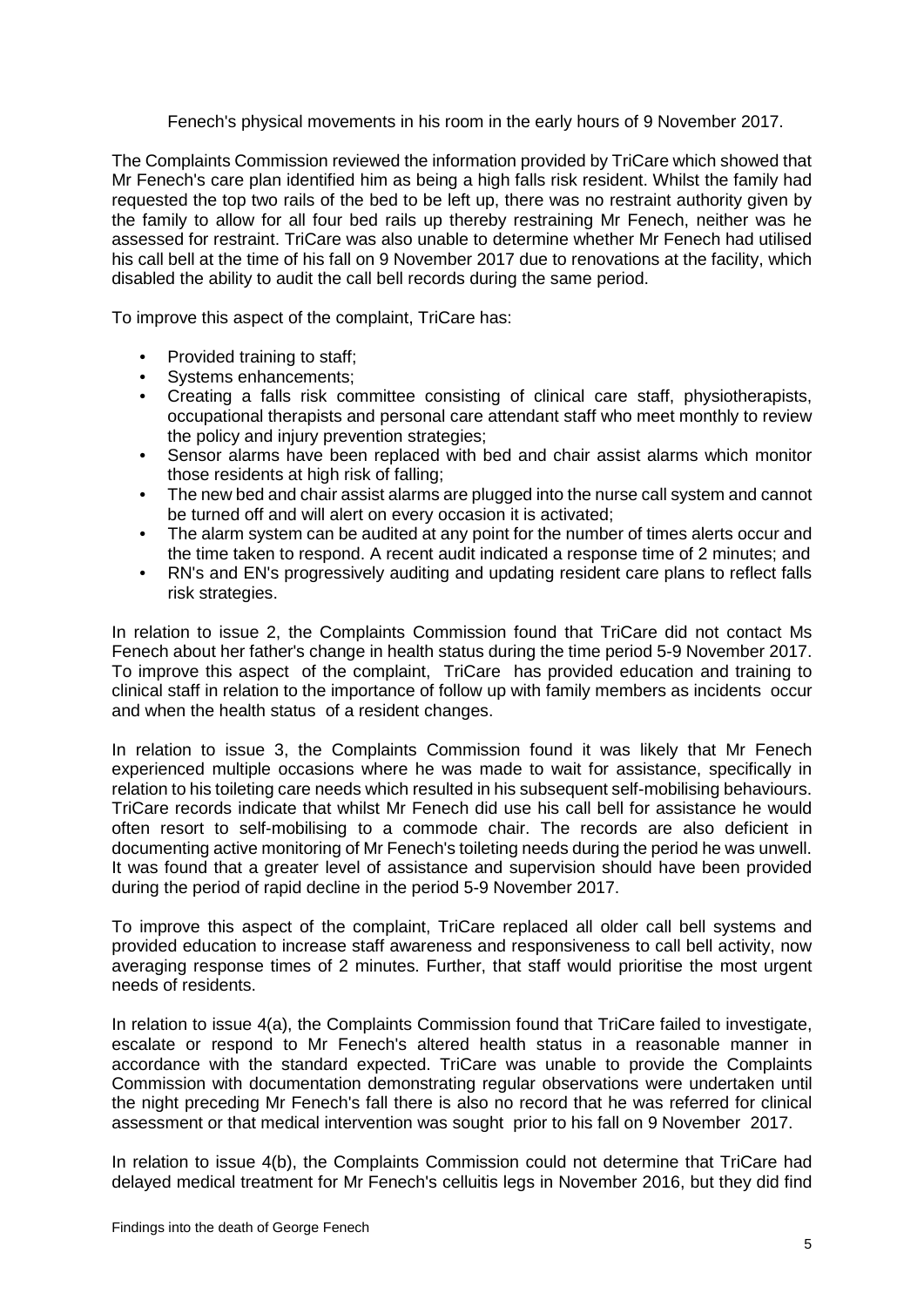that there was a failure to properly document this event and how it was addressed, monitored and evaluated. TriCare were aware that Mr Fenech had skin tears and cellulitis legs and was reviewed by a doctor in relation to his oedema and also had his fluids monitored by a doctor and the service. Despite this care, this was not communicated to the family.

In response, TriCare has:

- Provided further education to clinical staff to improve clinical assessment skills and capabilities, including appropriate escalation when a change in health status occurs.
- Implemented fortnightly clinical education sessions for registered staff to reinforce clinical knowledge.
- Provided further education on improving assessment and care planning documentation.
- Recruited a new Clinical Manager who will receive additional support from the Clinical Governance Support Officers.
- Implemented clinical handovers twice daily.

In relation to issue 5 the Complaints Commission found that the family had made prior arrangements that they would supply their father's medication. The Complaints Commission found that it was reasonable that this would continue until such time as other arrangements. Once Mr Fenech became a permanent resident of the facility arrangements were made for medication to be provided via the pharmacy. When new medications were required, this was communicated to the family.

In response to this issue TriCare has implemented an electronic messaging system called 'Message Board', used to remind all clinical staff to check stock levels and order medications every shift. Further, a whiteboard communication tool is used for temporary agency staff so that regular staff can order in a timely manner.

The Complaints Commission found that after discussions with all parties, that TriCare had address each issue to the satisfaction of the Commissioner.

#### <span id="page-7-0"></span>**Next of Kin Concerns - Marea Fenech (Daughter)**

Ms Fenech's father had been residing at the Tricare Nursing Home since 15 November 2016. Initially he was in respite care until 21 December 2016 when he became a palliative care resident.

At approximately 3:30am on 9 November 2017, she received a phone call from the on-duty nurse at Tricare, named Kim. She advised Ms Fenech that her father had a bad fall. Ms Fenech enquired whether there was a lot of blood and if her father was conscious which she responded yes to both questions.

Ms Fenech was advised that staff had checked on her father and when staff returned 10 minutes later her father was found on the floor. Staff told her that he had been unwell for a couple of days, that he had been agitated and disorientated. The duty nurse also told Ms Fenech that her father had been going to the toilet a lot in the last couple of nights and that they had done a dip stick to test for infection. However, she had not been made aware that he was unwell despite making daily contact with TriCare. Ms Fenech asked for her father to be taken to Pindara as he had previously been taken there.

At 5:30am Ms Fenech received a further call from the nurse to advise her father had been taken to the GCUH where he had sutures in his head and was conscious.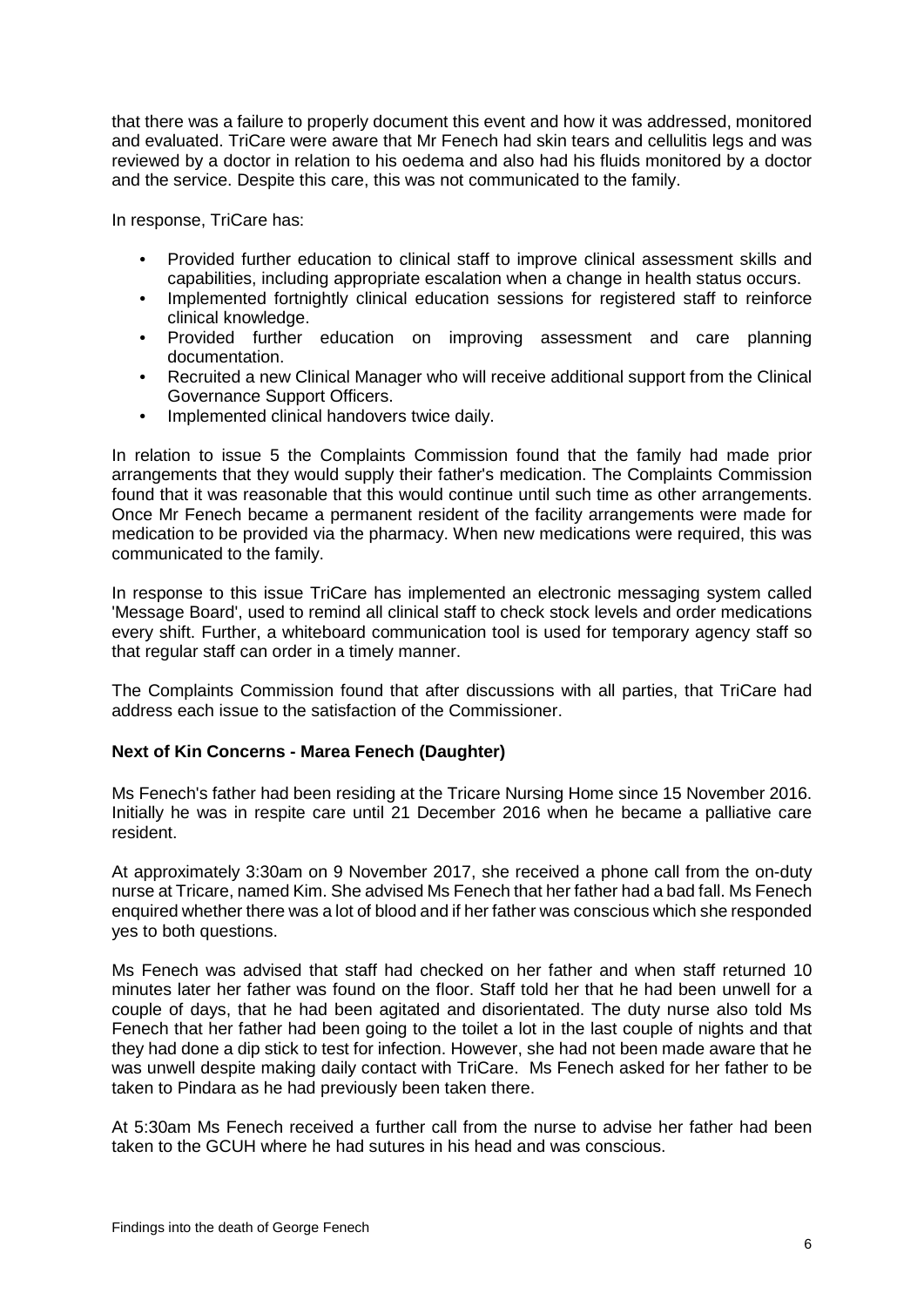Ms Fenech was concerned that her father may have attempted to go to the toilet by himself that night. She indicated that her father had told her in person and via text message that the night staff were reluctant, too busy, not caring, not interested in taking him to the bathroom or dismissive if they had already taken him to the toilet that night. He told her that he had waited between 10, 15 and 30 minutes for staff to assist.

Ms Fenech went to TriCare Nursing Home to collect her father's belongings for hospital. She went into his room and saw the blood on the floor from where he had fallen.

Ms Fenech asked the duty nurse whether her father's bed was up, but the duty nurse did not know. Ms Fenech was concerned as in August 2017 her father had either rolled out of bed or tried to get out of bed and fallen at approximately the same time at night. This was on the occasion that he was taken to Pindara by ambulance. On that occasion Mr Fenech sustained lacerations to his head and shoulder. It was then that Ms Fenech discussed with staff that the side of Mr Fenech's bed must be up at night to prevent future falls.

When Ms Fenech arrived at the GCUH to see her father, he was complaining that his tummy was sore and calling out 'up, up, help' and pressing his finger down on her hand as if he was trying to ring the buzzer at the nursing home.

Scans revealed that his bladder was full and a catheter was inserted.

Ms Fenech remains concerned that TriCare did not respond to her father's concerns and did not advise her that her father was unwell. She was also concerned that TriCare had not documented that her father was unwell.

Ms Fenech listed a number of issues that arose during her father's residency at TriCare Nursing Home including:

- On 25 November 2016, following admittance to the facility, Mr Fenech's feet and legs were swollen. After insisting for many days that a doctor should be called, an afterhour doctor attended and admitted Mr Fenech to Pindara.
- After Mr Fenech had a fall in the shower, none of the staff were aware or documented the incident.
- Again when Mr Fenech's legs were swollen, an after-hours doctor was called who prescribed medicine. Ms Fenech asked when her father would commence his medicine she was advised that it would take 3 to 4 days as it was a show day and the chemist had changed. Ms Fenech drove to the facility and spoke with the nurse manager who juggled medication to start Mr Fenech's script immediately.
- In August 2017 when Mr Fenech had fallen, he had been prescribed Targin twice daily at TriCare. When he was admitted to Pindara, doctors questioned the amount being prescribed to Mr Fenech and recommended that the medication be ceased.
- On the day of discharge from Pindara, Mr Fenech was in the bathroom by himself and had a fall which resulted in a long wound to his right forearm. The wound was still being treated up until Mr Fenech's death. Pindara staff only made a verbal notification to TriCare and no formal record was made.
- In early 2017 Mr Fenech was taken outside on the veranda on at least 3 occasions to look at the Broadwater. He was left out in the heat and on one occasion ants were biting his feet. He was not checked on by staff and had to send a text message to his daughter to contact staff at TriCare to bring him inside. The nursing staff said that they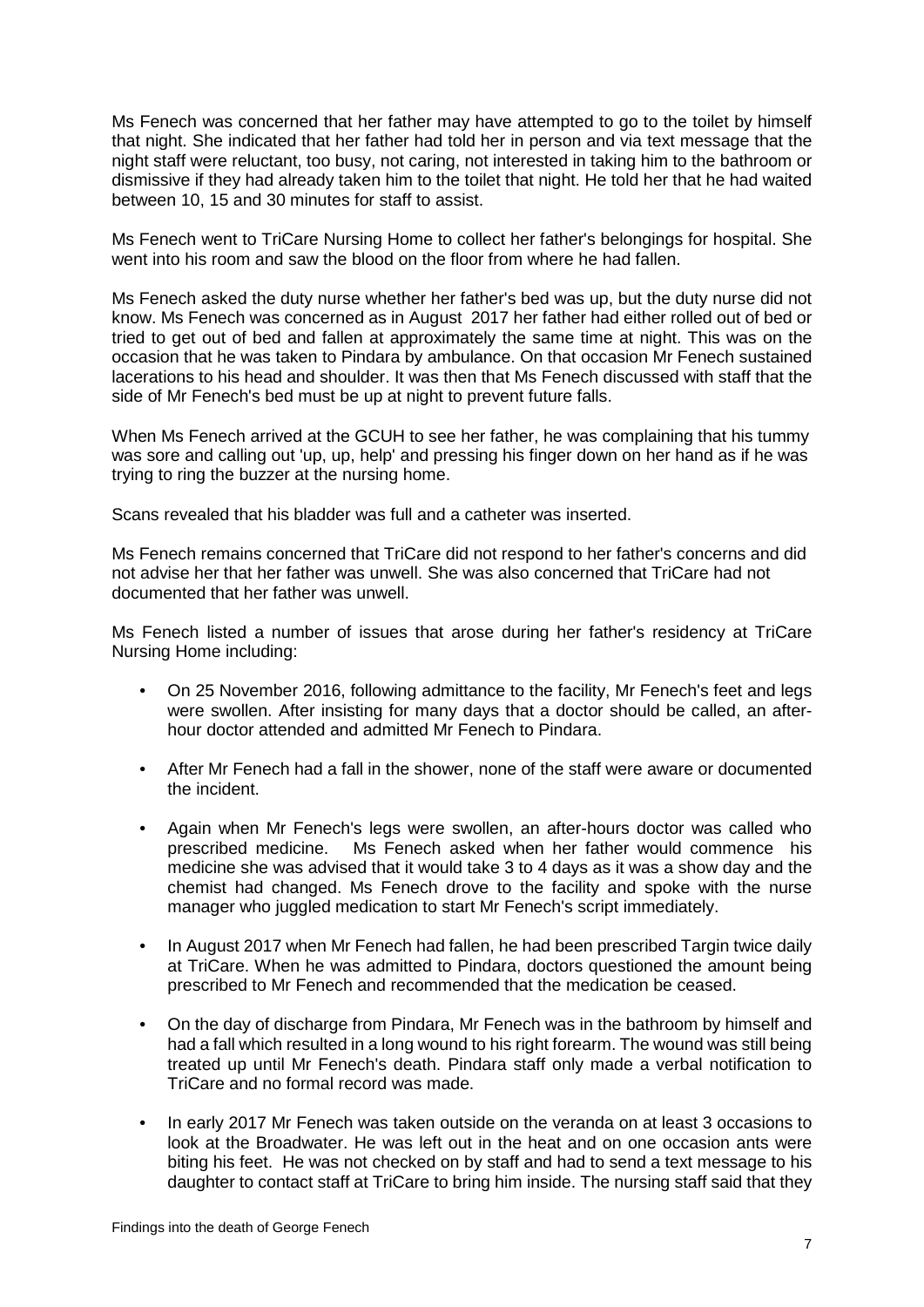would give Mr Fenech a bell to ring when he wanted to come inside. Ms Fenech was concerned that there should have been regular checks by staff.

- Incidents when nurses would dispense medication to Mr Fenech without providing water and leaving to get water while he had a mouth full of tablets.
- The air conditioner not on in the room in heat wave conditions.
- The bed wooden type rails hurt Mr Fenech when he would get in and out of bed, resulting in bruising from knee to ankle. Ms Fenech mentioned that this should have been present when he arrived at the GCUH.
- An incident where Mr Fenech had asked to go to the bathroom at night, but the staff had told him he had already been. The staff then locked the bathroom door which distressed Mr Fenech.

In assessing the material obtained, the following issues are relevant:

- There was a lack of adequate communication between TriCare staff and the family, in particular Ms Fenech as the enduring power of attorney (EPOA) to advise of the rapid decline in Mr Fenech's health status.
- It is likely that Mr Fenech was not attended to in a timely manner to allow for his toileting needs, resulting in himself self-mobilising. This being a particular risk issue considering he was a high risk of falls and a care plan was in place to manage the risk.
- Only two of the four bed rails on Mr Fenech's bed were raised which provided an opportunity for Mr Fenech to self-mobilise. However, the family had not authorised for restraint nor did staff assess Mr Fenech or raise concern with the family.
- Additionally in relation to the bed rails, Ms Fenech identified that Mr Fenech would suffer pain and bruising trying to get in and out of bed. The autopsy report reflects a large amount of bruising on his legs which could be as a result of the bed rails, although this was not articulated in the autopsy report.

All of these issues were adequately addressed by the Aged Care Complaints Commission. In particular, the information obtained from the Aged Care Complaints Commission demonstrates how each of the concerns have since been addressed by TriCare to the satisfaction of the Commission so similar deaths do not occur in the future.

#### <span id="page-9-0"></span>**Conclusion**

The autopsy conducted on 13 November 2017 confirmed, and I find, that George Fenech died on 12 November 2017 at Gold Coast University Hospital. The cause of death was ischaemic cardiomyopathy, due to or as a consequence of coronary atherosclerosis. The other significant conditions noted at autopsy were neck injury – fall and atrial fibrillation. I find that it would not be in the public interest to proceed to inquest.

#### <span id="page-9-1"></span>**Findings required by Section 45**

| Identity of the deceased: | George Fenech                                                                 |
|---------------------------|-------------------------------------------------------------------------------|
| Place of death:           | Gold Coast University Hospital, 1 Hospital Boulevard,<br>SOUTHPORT, QLD, 4214 |
| Date of death:            | 11 November 2017                                                              |